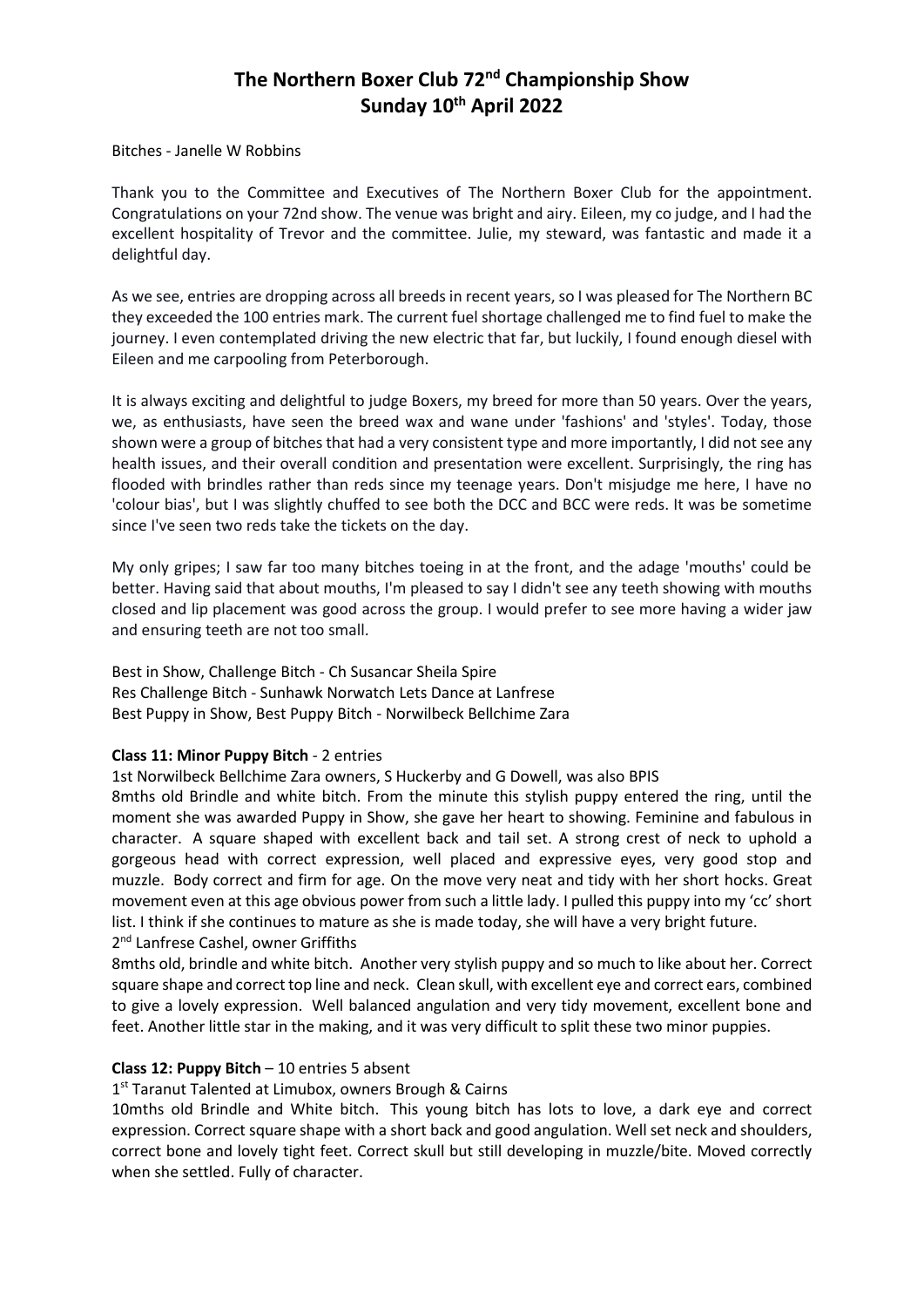# 2<sup>nd</sup> Miofrey Shooting Star owner Kay

10mths old Dark brindle and White Bitch. Strong topline and correct outline. Very feminine. Very balanced fore and rear with correct movement towards and going away correct and enough drive for age. A correct skull but could do with more muzzle and padding under eye. Was not as developed and as well set as  $1<sup>st</sup>$  place on the day.

3 rd Berwynfa Que Sera Sera Res Newlaithe Wannabe Famous

VHC Northern Princess

# **Class 13: Junior Bitch** – 5 entries

# 1st Sulez Smasher, owners Drinkwater

13mths old Brindle and white bitch. Another of my shortlisted bitches in the cc. Full of style and confidence from the movement she entered the ring. A stylish brindle with white marking, correct square outline, with elegance and substance. Correct top line, neck to tail. Expression correct with beautiful eyes, and flat cheeks. Excellent bone and super tight feet. Strong movement in rear and correct in front, angulation at front correct, but would like the handler not to over stretch on the stack, as standing natural this bitch is well square and balanced.

2<sup>nd</sup> Twist N Pulse at Berwynfa, owner Loasby

15mths old Very dark Brindle and White Bitch. A young light built female, correct top line and lovely long neck and correct tail set. Very dark eye and very good expression, pleasing muzzle and chin and over all correct head. Angulation correct with short hocks and good clean movement. I would like to see a little more fill out overall on body.

3 rd Boxatiel Raven Black

Res Arkeney Burns Night at Mableton

# **Class 14: Yearling Bitch** – 6 entries 1 absent

1 st Nashville at Newlaithe, owner Beardsell & Van Beck

23mths old on the day, Brindle and White Bitch. A young feminine bitch with lots to like, and has a strong-willed character. Correct head, with a pleasing dark eye, correct muzzle, excellent mouth and good chin. Correct neck and top line, excellent over the croup. Correct angulation, movement was clean and tidy towards and but she gave her handler some trouble to settle down in the movement and messed about in rear. This is nothing that a little more practice and outings will address. Still a very stylish square girl with lots of potential.

2<sup>nd</sup> Cutting Edge at Berwynfa, owner Pynegar

15mths old Brindle and White Bitch. Upstanding, handled excellently. Correct shape and a very good top line and very good angulation. Movement was excellent, powerful rear end. Head good, correct ears and correct eye shape and colour. I would prefer more in the muzzle, under the eye to improve the overall expression.

3<sup>rd</sup> Jeddhi Firefly

Res Uftonponds Maid by the Lock at Ashronsha

VHC Vaneck Riesling Silvaner

#### **Class 15: Novice Bitch** – 6 entries

1<sup>st</sup> Carkennar Shooting Star over Glenauld, owner Mair

13mths old, Brindle and White Bitch. Excellent square shape with correct head, eyes and ears gave a sweet expression, good well-padded muzzle. Correct bone and excellent movement true and straight in front. Very impressive held top line well. Still room to mature, excellently handled and I believe will show even better if given opportunity of a larger ring.

2nd Tag team at Limubox, owner Brough & Cairns

22mths old. An upstanding young bitch, with very typical and feminine head, very good expression. Correct top line with balance angulation in front and rear. Moved well very clean in the front and a good tidy rear. Lots of character. Still room for maturing, looking a little light on today.

3 rd Shellark Rule the World

Res Sashbob Sexy and I Know It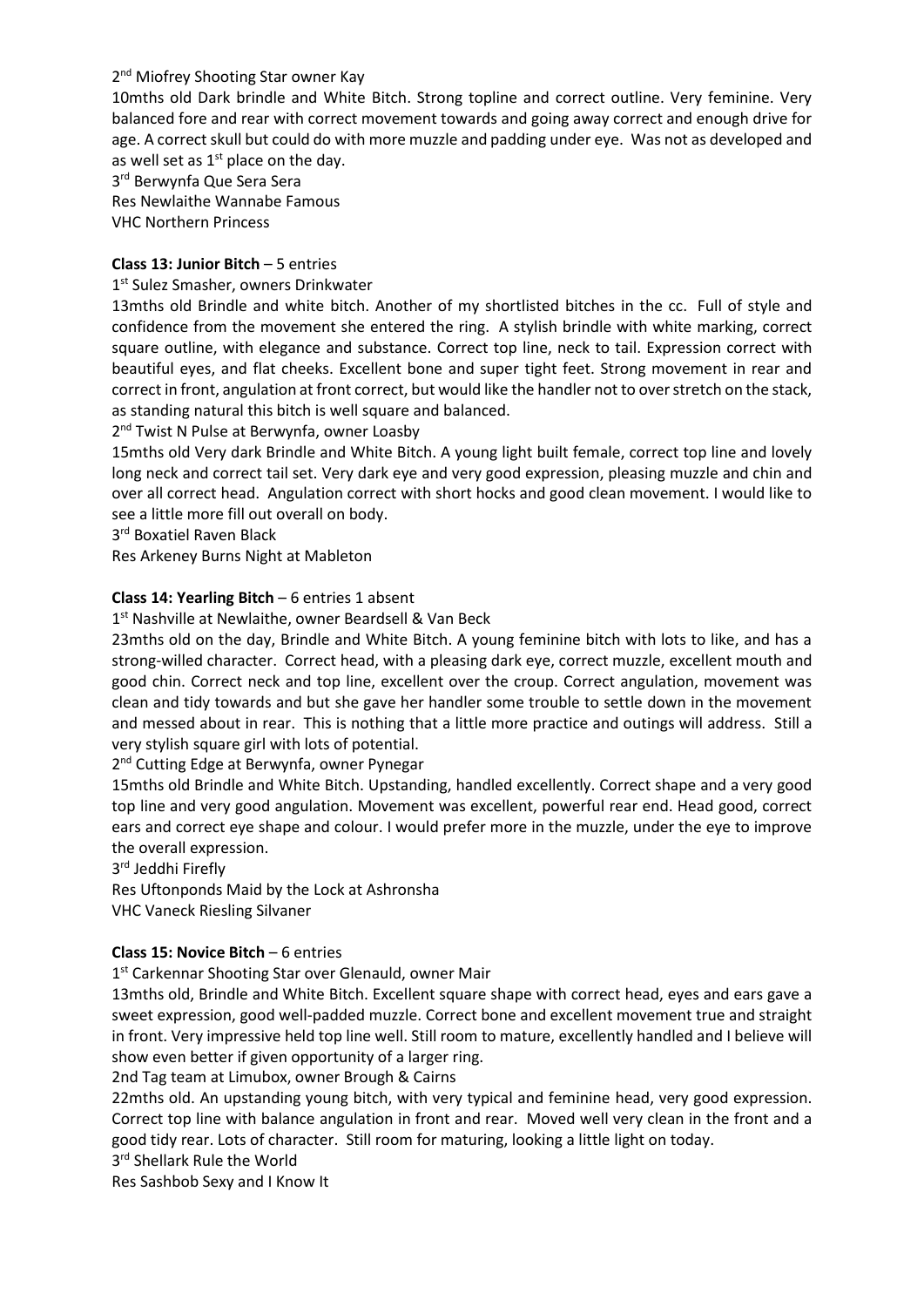VHC Boxatiel Raven Black

### **Class 16: Graduate Bitch** – 6 entries, 2 absent

1<sup>st</sup> Sunhawk Norwatch Lets Dance at Lanfrese, owned by Griffiths, was RBCC

26mths old Brindle and White Bitch. Fabulous outline, excellent movement, and correct head and expression made it easy to award this bitch the rcc. Feminine with substance. Correct eye shape, colour, well set ears. Correct stop, well-padded muzzle with lips and excellent chin. With a fabulous square body and short back, correct angulation in from with a clean shoulder and strong muscled rear with well let down hocks. She carried the right amount of bone and substance and moved well pushing hard for the cc.

# 2<sup>nd</sup> Flyingfox Flyinghigh for Uftonponds, owner Crooks

3yrs, 8mths old. Solid bitch with excellent top line but a little longer than in the body than 1st place. Correct head, correct muzzle and wide jaw. Good front movement, excellent behind, strong rear movement with excellent bone and feet. Great temperament and character. Well-presented and well handled.

3rd Birleyvale Bellisario Res Newlaithe on Diddle

# **Class 17: Post Graduate** -5 entries, 1 absent

1<sup>st</sup> Manic Picture This for Daervlish, owner Huggins

2yrs & 8mths old Dark brindle and White Bitch. Excellent square shape and outline. Dark expressive eye, correctly set ear, very good muzzle and nose. Correct angulation in front, good chest and wellmuscled rear end. Clean front and back, and good reach and drive. Would prefer more ribbing back, though she has a square shape and holds top line on move. Overall excellent quality female.

2<sup>nd</sup> Lanfrese Coachella for Chribanna, owner Humphries

2yrs 8mths old, very dark brindle bitch. Correct size, good top line with correct neck and shoulders. Correct head with excellent expression, a dark eye and well-set ear, set off with a wellpadded muzzle and excellent mouth. Size profile held top line well on move, good in rear and excellent in front. Very good bone and feet. Handled and presented well.

3 rd Sat'elit Box Fantasy (imp)

Res Arkeney Astra

# **Class 18: Limit Bitch** – 10 entries, 3 absent

#### 1 st Maranseen Infatuation at Berwynfa owner Pynegar

20mths old. Brindle and White Bitch. Fantastic crested neck holding a very good head with correct eye and expression. Correct muzzle, wide mouth and padded muzzle. Correct topline, good angulation, substance in body, bone, and feet. Movements correct, presented and shown well.

2<sup>nd</sup> Sunhawk Norwatch Lovelace at Jeddhi - owners McCarthy, Gething, Banks.

3yrs old. Brindle and White Bitch. Stylish with excellent top line. A strong and substance but still has a feminine feel. Correct head and very attentive expression, very responsive to handler. Very dark expressive eyes, correct muzzle excellent wide jaw. Excellent bone and feet. Correct angulation and good movement. Just less square as the  $1<sup>st</sup>$  place otherwise excellent.

3<sup>rd</sup> Norwilbeck Bellchime Love Heart

Res Finity Time to Shine with Sherbin

VHC Burden Agent Provocateur

#### **Class 19: Open Bitch** – 5 entries

1<sup>st</sup> Ch Susancar Sheila Spire, owner S&S Carter Was also BCC/BIS

2yrs and 7mths on the day. Dark deer red Bitch. From the moment she entered the ring, I was overwhelmed by how lovely both her outline and condition was. As the standard calls for here was a bitch medium-sized, square build, strong bone and evident, well-developed muscles. She had just the right temperament, working in harmony with the handler, and holding a calm and yet commanding presence in the ring. The head is classic, with a correct skull, and dark lively and expressive eyes with ears set high and wide neatly in place. Correct muzzle, right amount of padding, and lips well covering